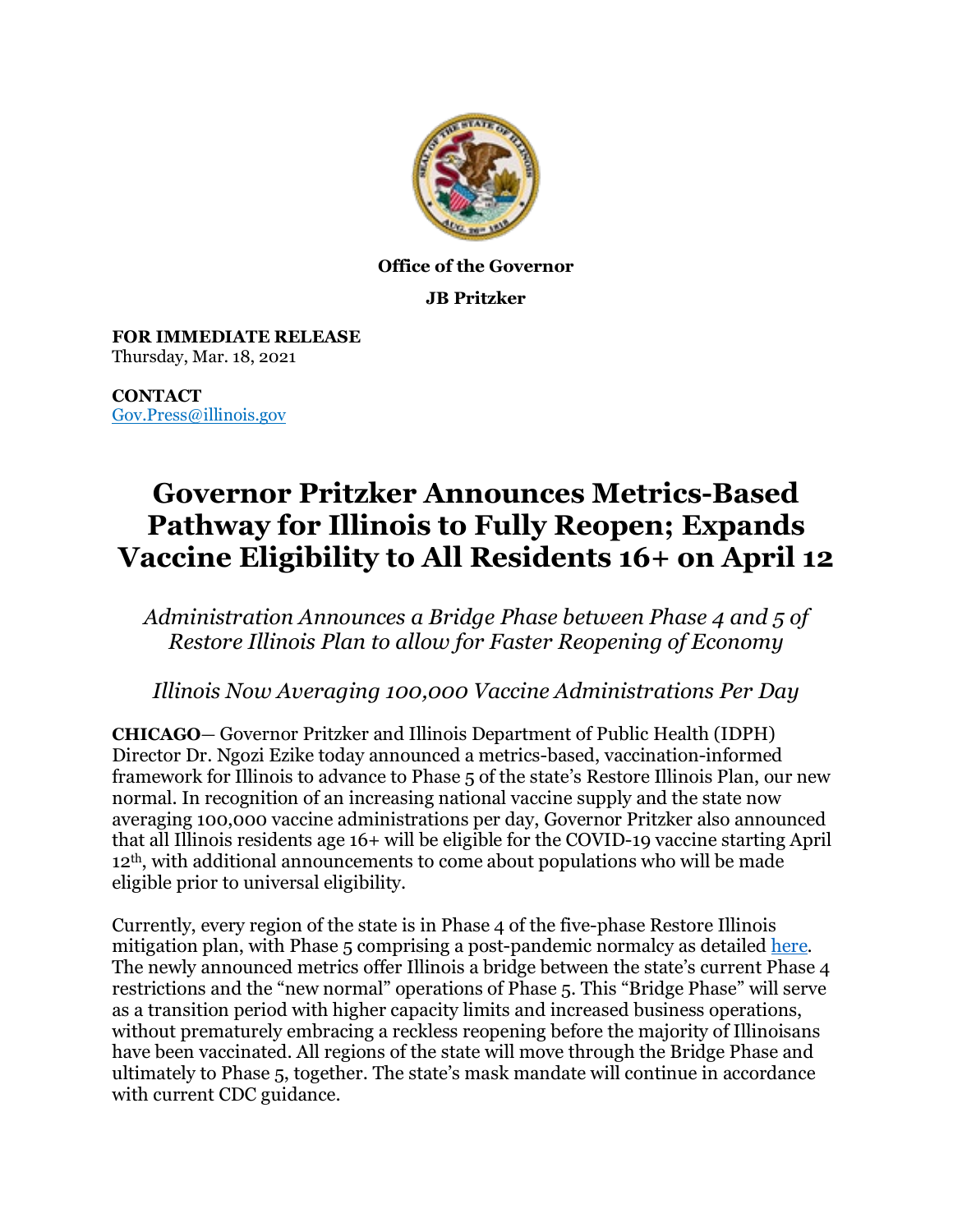"COVID-19 has not gone away, but the light we can see at the end of the tunnel is getting brighter and brighter as more people get vaccinated," **said Governor JB Pritzker.** "It's time to begin to cautiously move toward normalcy, and it's imperative that we do so in a way that maintains all the progress we've made to date. With projections from the Biden Administration indicating that weekly vaccine deliveries to Illinois will surpass one million doses in April, it is fully in our power to turn the page on this dark and devastating chapter even as we race a tough clock: the new variants. I invite all Illinoisans to join me in wearing your mask and getting vaccinated when it's your turn. Step by step, we can get out of this the same we came into  $it - together$ ."

"We want and need to move forward, but we must be measured and cautious in the approach," **said IDPH Director Dr. Ngozi Ezike.** "Rather than flipping a switch and saying we're now in Phase 5, we're looking at it more like a dial – dialing back some of the capacity restrictions that helped reduce transmission, and ultimately the number of new cases, hospitalizations, and deaths. We don't want to move too quickly and risk a significant reversal of our progress."

"We are proud to have worked alongside IDPH and our industry partners to craft guidelines that will allow a safe return for some of the biggest economic drivers in our state," **said Sylvia Garcia, Acting Director of the Department of Commerce and Economic Opportunity (DCEO).** "This measured approach to reopening under Governor Pritzker's Restore Illinois plan will help support a sustained economic recovery for our businesses and communities."

## **METRICS AND GUIDELINES**

As Illinois moves towards our new normal, the administration is outlining clear metrics that will allow the state to continue progressing in the battle against COVID-19 without sacrificing the gains made over the last twelve months.

The bridge to Phase 5 allows for higher capacity limits at places like museums, zoos and spectator events as well as increased business operations. As with all mitigations the administration has implemented to combat the virus to date, the Bridge Phase is based on science and was developed by health experts.

To advance into the Bridge Phase, the entire state must reach a 70% first dose vaccination rate for residents 65 and over, maintain a 20% or lower ICU bed availability rate and hold steady on COVID-19 and COVID-like illness hospital admissions, mortality rate, and case rate over a 28-day monitoring period. To advance to Phase 5, the state must reach a 50% vaccination rate for residents age 16 and over and meet the same metrics and rates required to enter the transition phase, over an additional 28-day period.

To prevent a large increase in new COVID-19 cases, Illinois will revert back to an earlier phase if over the course of 10 days the state experiences an increasing trend in COVID-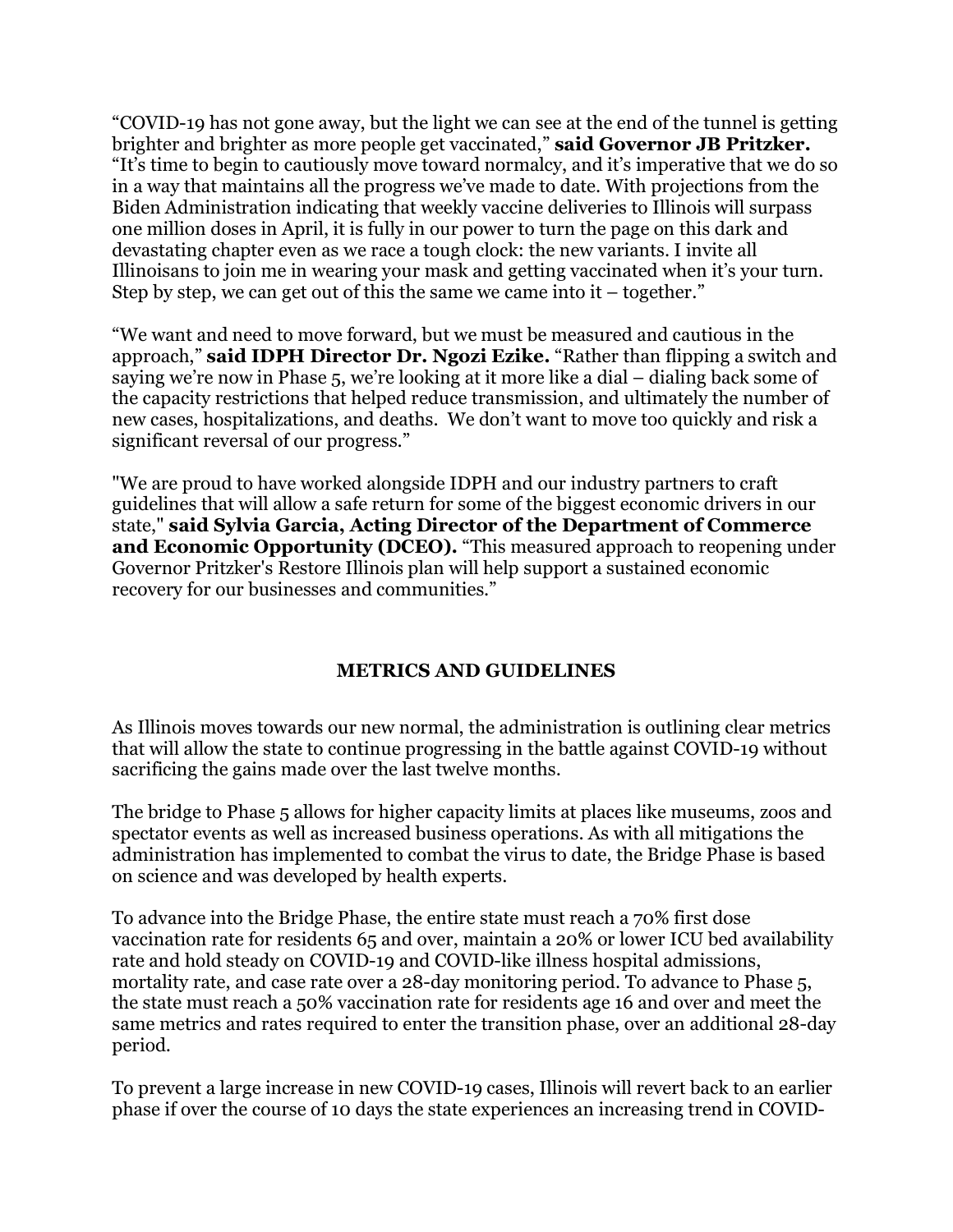19 and COVID-like illness hospital admissions, a decrease in ICU bed availability, an increase in the mortality rate, and an increasing case rate.

In an update to current Phase 4 mitigations and the capacity limits of the bridge to Phase 5, individuals with proof of full vaccination or a negative COVID-19 test (PCR) 1-3 days prior to an event or outing do not count against capacity limits. The mitigation plan announced today also includes additional adjustments to current Phase 4 mitigations, made in coordination with business leaders and health experts, to ensure mitigations reflect the latest science and are consistent across industries.

As regulations are rolled back gradually in the weeks ahead, Illinoisans should continue practicing the public health guidelines that have kept us safe during the pandemic, including wearing face coverings and maintaining social distance.

"Today's announcement provides what retailers across Illinois have been seeking: a clear path forward to a full re-opening that will help stem the devastation the pandemic has inflicted on the industry. This will also help bring some financial stability to state and local governments that rely on the vital revenue stream retail generates. With the expanding availability of vaccines – including those offered at hundreds of retail pharmacy locations across Illinois – we are hopeful the pathway toward a full reopening will be a short one," **said Rob Karr, President and CEO, Illinois Retail Merchants Association.**

"The plan outlined by Governor Pritzker is a step in the right direction, and we appreciate him understanding the need for a roadmap to allow hotels and convention centers to hold larger meetings and events," **said Michael Jacobson, President and CEO, Illinois Hotel & Lodging Association.** "This underscores the importance of providing clarity to event planners, supports our shared goal of getting people back to work safely, and illustrates why the Governor's announcement reflects his desire to serve as the chief marketing officer for the state."

"While we still have a long way to go, today's announcement is an important step towards recovery," **said Sam Toia, President and CEO, Illinois Restaurant Association.** "We have urged Governor Pritzker to set a path to allow for expanded events with extensive safety measures in place, and this pragmatic approach to loosening restrictions will greatly enhance business opportunities for restaurants, event companies, conventions, and culinary tourism — all of which are critical to Illinois' economic engine."

## **COVID-19 VACCINE AVAILABILITY**

Since the COVID-19 vaccine was first made available in Illinois last December, the state has administered over 4.3 million doses. Through partnerships with local health departments, pharmacies, community health centers and other care providers, the state